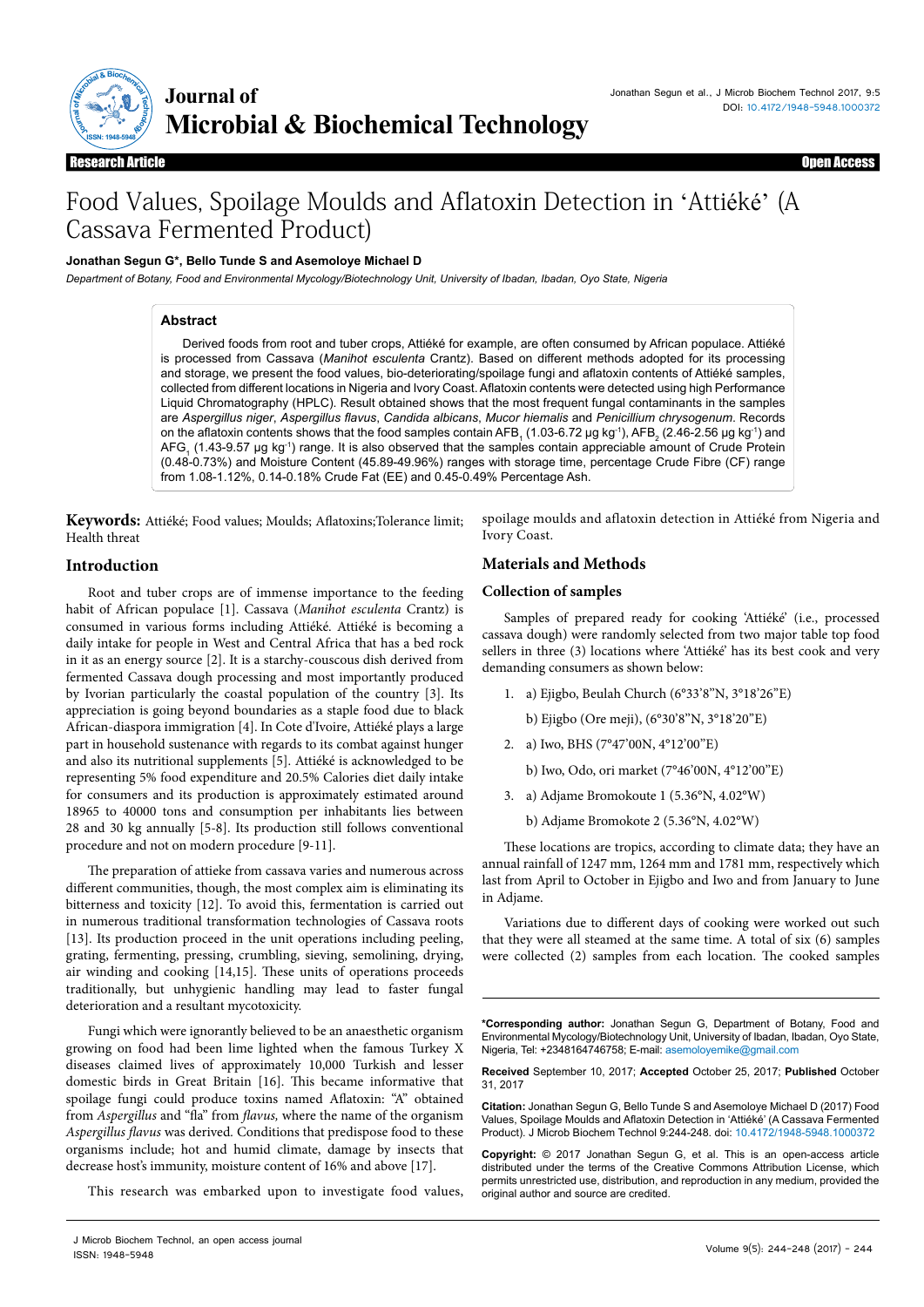were placed in clean sterile polythene bags, securely tied, labeled and transported to the laboratory.

#### **Research treatments and design**

Appreciable gram of each sample was taken and divided into three (3); one-third was stored in the freezer at subzero degree for aflatoxin analysis, the second fraction was stored at room temperature for nutrient analysis and the other was used immediately for isolation of fungi. The experiment was laid in Completely Randomized Design with three replicates.

#### **Isolation and characterization of fungi biota**

The isolation of fungi was carried out according to procedure described by Jimoh and Kolapo [18]. All samples collected were conditioned in a sterile package. About 2 g of each of the samples taken at random were aseptically placed in three replicates of Petridishes containing Potato Dextrose Agar and Lactic acid (10.53 gL<sup>-1</sup>). The dishes were incubated at 27 ± 2°C for 3-6 days. Fungal cultures obtained were subsequently sub-cultured for purification. Upon fungi maturation, they were characterized based on cultural and morphological features such as colony diameter, colony color on agar, front and reverse and colony texture. Slide culture was then prepared and incubation in moist chambers at  $26 \pm 2^{\circ}$ C for 4 days before observation under a light microscope (labomed, model CxL). Mycological keys and manuals were used for macro and microscopic features that are commonly used identification of fungi, which were conidiophores, conidial shape, phialides and metulae, presence and shape of vesicles [19].

#### **Aflatoxin detection**

The modified method of using HPLC chromatography was followed in determining aflatoxin concentrations of Aflatoxin B1  $(AFB<sub>1</sub>)$ , Aflatoxin B2 ( $AFB_2$ ) and Aflatoxin G1 ( $AFG_1$ ) [20]. The samples were injected into the HPLC column heated to 40°C using mainly reversedphased columns, with mobile phases composed of water: methanol solution (60:40, v/v). To 1 L of mobile phase were added 119 mg of Potassium bromide and 350Bl of 4 M nitric acid (required for post/ column electrochemical derivatisation with Kobra Cell, ROBiopharm Rhone). This method is used after an extraction with acetonitrile and water, reaching limits of qualification between 0.012 and 0.073  $\mu$ g kg<sup>-1</sup> was used. The coupling of HPLC to mass spectrometry was also used for the detection technique at the excitation wavelength of 362 nm and the emission wavelength was 425 nm. The ionization sources employed was based on atmospheric pressure [21,22]. The sample was calculated by analyzing triplicates of six samples. The method showed recoveries between 95% and 114% with a LOQ of 1.5 ngmL-1.

#### **Crude protein determination**

The crude protein in the samples was determined by the routine semi-micro Kjeldahl, procedure. 0.5 g of each finely ground dried sample was weighed carefully into the Kjeldahl digestion tubes, 1 tablet of selenium catalyst and 10 ml of  $conc.H_{2}SO_{4}$  was added into the digestion preset at 500°C. The digestion was left for 4 h in a fume cupboard. The tube was placed in a distilling unit and 5 ml of 40% NaOH was added to it. The mixture was steam distilled for 2 min into a 50 ml flask containing 10 ml of 2% Boric acid, mixed with indicator solution which was then titrated against 0.01 N HCl until a wine color was obtained. The quantification was done using AOAC procedure [23].

#### **Crude fat determination**

1 g of each dried sample was weighed into fat free extraction thimble

and plug lightly with cotton wool. A soxhlet flask was then filled to  $\frac{3}{4}$ of its volume with petroleum ether and the ether was left on heater to siphon until it was short of siphoning. Ether content of the extractor was drained into the ether stock bottle. The thimble containing sample was then removed and dried on a clock glass on the bench top. The extractor, flask and condenser were replaced and the distillation continued until the flask was practically dry. The flask containing the fat was detached; its exterior cleared and dried to a constant weight in the oven, and the crude fat was determined [23].

#### **Dry matter and moisture determination**

2 g of the sample were weighed into a previously weighed crucible (Wo). The crucible plus sample  $(W_1)$  taken was then transferred into the oven set at 100°C to dry to a constant weight for 2 h. At the end, the crucible plus sample was removed from the oven and transferred to desiccators, cooled for ten minutes and weighed  $(W_3)$  [23].

% Dry Matter (DM) = 
$$
\frac{W_3 - W_0}{W_1 - W_0} \times 100
$$

% Moisture=100 – % DM.

# **Ash determination**

2 g of the sample was weighed into a porcelain crucible. This was transferred into the muffle furnace set at 550°C and left for about 4 h. About this time it had turned to white ash. The crucible and its content were cooled to about 100°C in air, then room temperature in a desiccator and weighed [23].

$$
Ash content = \frac{weight of ash}{Original weight of sample} \times 100
$$

#### **Fibre determination**

2 g of the sample was weighed accurately into the fibre flask and 100 ml of 0.255 N  $H_2SO_4$  was added. The mixture was heated under reflux for 1 h with the heating mantle. The hot mixture was filtered through a fibre sieve cloth. The residue was returned to the fibre flask to which 100 ml of (0.313 N NaOH) was added and heated under reflux for another 1 h. The mixture was filtered through a fibre sieve cloth and 10 ml of acetone added. The residue was washed with about 50 ml hot water on the sieve cloth before it was finally transferred into the crucible. The crucible and the residue were oven-dried at 105°C overnight to drive off moisture. The oven-dried crucible containing the residue was cooled in a desiccator and weighed to obtain the weight  $W_1$ . The crucible with weight W<sub>1</sub> was transferred to the muffle furnace for ashing at 550°C for 4 h. The crucible containing white or grey ash was cooled in the desiccator and weight to obtain  $W_2$ . The difference  $W_1 - W_2$  gives the weight of fibre [23].

% Fibre = 
$$
\frac{W_1 - W_2}{\text{Weight of sample}} \times 100
$$

#### **Statistical Analysis**

Data were subjected to Statistical Analysis of Variance (ANOVA) at 95% and 99% probability levels using SAS 9.3 statistical package and means were separated using Duncan Multiple Range Test.

## **Results**

The result in Table 1 shows the Mean Nutritional composition in wet Attiéké samples collected from different location under different storage periods. The samples were highly significant (P<0.01) for crude protein and moisture contents, but significant (P<0.05) for Crude fibre, Crude Fat and ash contents. It was observed that that all the samples were significantly different from each other for crude protein. The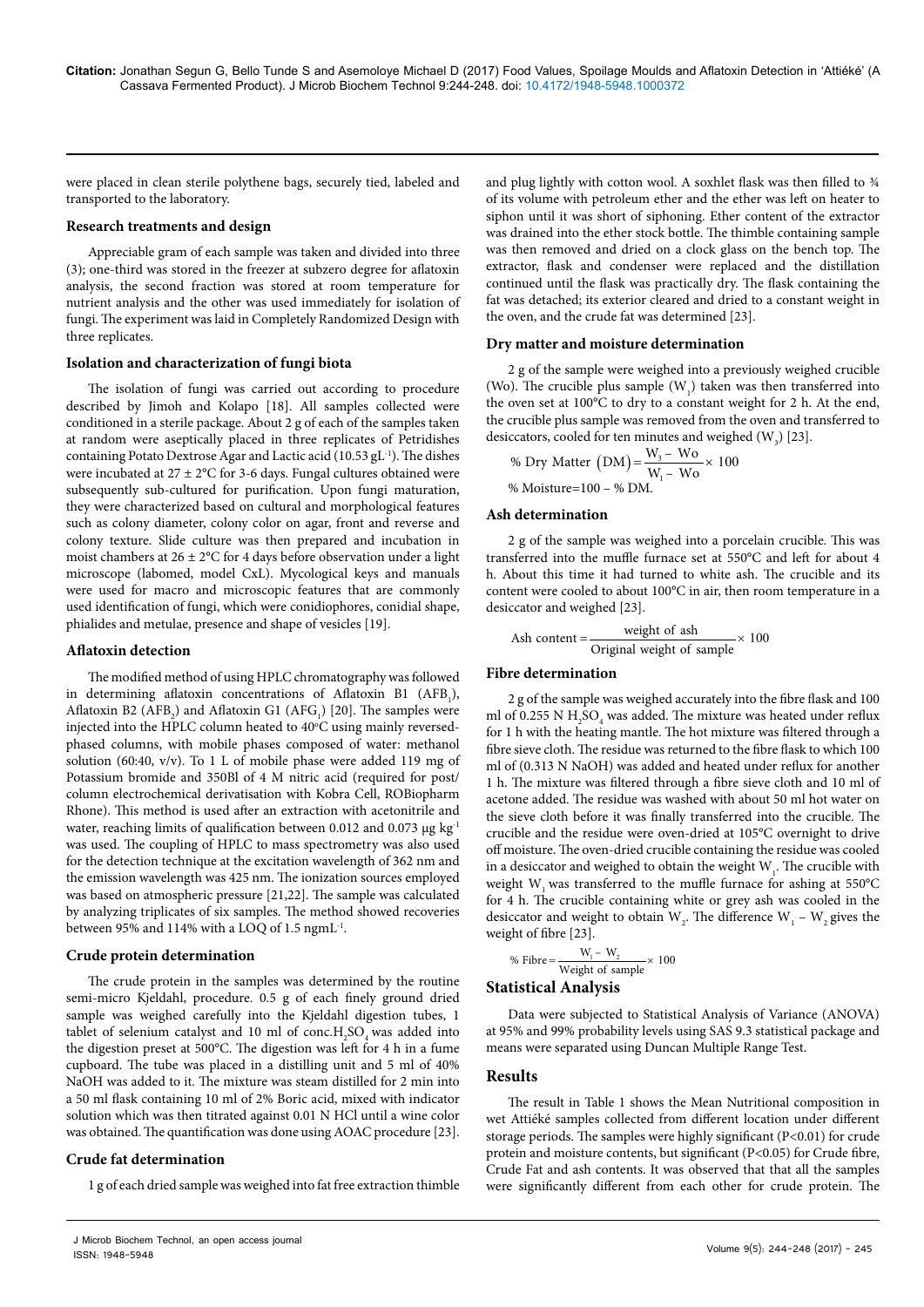crude protein obtained from samples from Ivory Coast stored for three days was significantly higher (P<0.05) than other samples while the least mean value was obtained from sample collected from Nigeria with storage period of a day (Table 1).

The result also shows that the Crude fibre of sample collected from Ivory Coast stored for one day is significantly higher but not different from Ivory Coast samples stored for two days. Also, sample collected from Nigeria stored for one day and three days were non significantly different from each other, but different from sample collected from Nigeria stored for two days and sample collected from Ivory Coast stored for three days were not significantly different from each other.

The Crude Fat of samples from Nigeria stored for three days were

| <b>Samples</b>  | <b>Crude Protein</b><br>(%) | <b>Crude Fibre</b><br>(%) | <b>Crude Fat</b><br>(%) | Ash (%)            | <b>Moisture</b><br>Content (%) |
|-----------------|-----------------------------|---------------------------|-------------------------|--------------------|--------------------------------|
| A <sub>18</sub> | 0.48f                       | 1.10ab                    | 0.18a                   | 0.46 <sub>bc</sub> | 45.89e                         |
| <b>B18</b>      | 0.56e                       | 1.12a                     | 0.17ab                  | 0.48ab             | 49.90b                         |
| A19             | 0.61d                       | 1.08b                     | 0.15 <sub>bc</sub>      | 0.45c              | 43.83f                         |
| A20             | 0.69c                       | 1.10ab                    | 0.14c                   | 0.47abc            | 46.49d                         |
| <b>B19</b>      | 0.71 <sub>b</sub>           | 1.11a                     | 0.15 <sub>bc</sub>      | 0.49a              | 49.32c                         |
| <b>B20</b>      | 0.73a                       | 1.08b                     | 0.14c                   | 0.49a              | 49.96a                         |

Mean with the same letter in a column are not significantly different from each other at p>0.05

**Table 1:** Nutritional composition of wet attiéké sample.

not significantly (P>0.05) different from Ivory Coast samples stored for three days. The highest mean value of Wet Attiéké Crude Fat was recorded from Nigeria stored for one day. The ash content of samples collected from Ivory Coast stored for two days and three days were not significantly different from each other while the least ash content of Wet Attiéké was obtained from Nigeria sample stored for two days.

Highest moisture content was observed from samples collected in Ivory Coast stored for three days while the least moisture content of Attiéké was obtained from Nigeria sample stored for two days.

Nigeria stored for one day; A18, Nigeria stored for two days; A19, Nigeria stored for three days; A20, Ivory Coast stored for one day; B18, Ivory Coast stored for two day; B19, Ivory Coast stored for three day;B20.

Results obtained in this study showed that the spoilage fungi found associated with Attiéké include; *Penicillium chrysogenum, Aspergillus niger, Candida albicans, Aspergillus flavus* and *Mucor hiemalis* as shown in Figures 1a-1f.

It was also observed in Table 2 that, Attiéké samples collected from Adjame Bromokoute 1 and Adjame Bromokoute 2 had the highest number of fungi occurrence followed by Iwo Odoori, Iwo BHS, Ejigbo Ore meji collection with Ejigbo Beulah having the least growth. However studying these samples, the rate of occurrence of aflatoxigenic



**Figure 1:** Bio-deteriorating fungal contents in 'Attieke' samples. **a:** Photomicrograph of *Penicillium chrysogenum.* **b:** Photomicrograph of *Aspergillus niger.* **c:** Pure culture of *Candida albicans* in PDA media plate. **d:** Photomicrograph of *Aspergillus flavus.* **e:** Photomicrograph of *Mucor hiemalis.* **f:** Pure culture of *Mucor hiemalis*  in PDA media plate.

| <b>Fungal isolates</b>  | Ejigbo Ore meji | <b>Adjame Bromokote 1</b> | Iwo Odoori | <b>Adiame Bromokote 2</b> | Iwo BHS | Ejigbo Beulah |
|-------------------------|-----------------|---------------------------|------------|---------------------------|---------|---------------|
| Penicillium chrysogenum |                 |                           |            |                           |         |               |
| Aspergillus niger       |                 |                           |            |                           |         |               |
| Candida albicans        |                 |                           |            |                           |         |               |
| Aspergillus flavus      |                 |                           |            |                           |         |               |
| <b>Mucor hiemalis</b>   |                 |                           |            |                           |         |               |

**+** Presence of fungi; **-** Absence of fungi

**Table 2:** Occurrences of 'attieke' biodeteriorating fungi in different locations.

Volume 9(5): 244-248 (2017) - 246<br>John 1949 Feeds (2017) - 246 ISSN: 1948-5948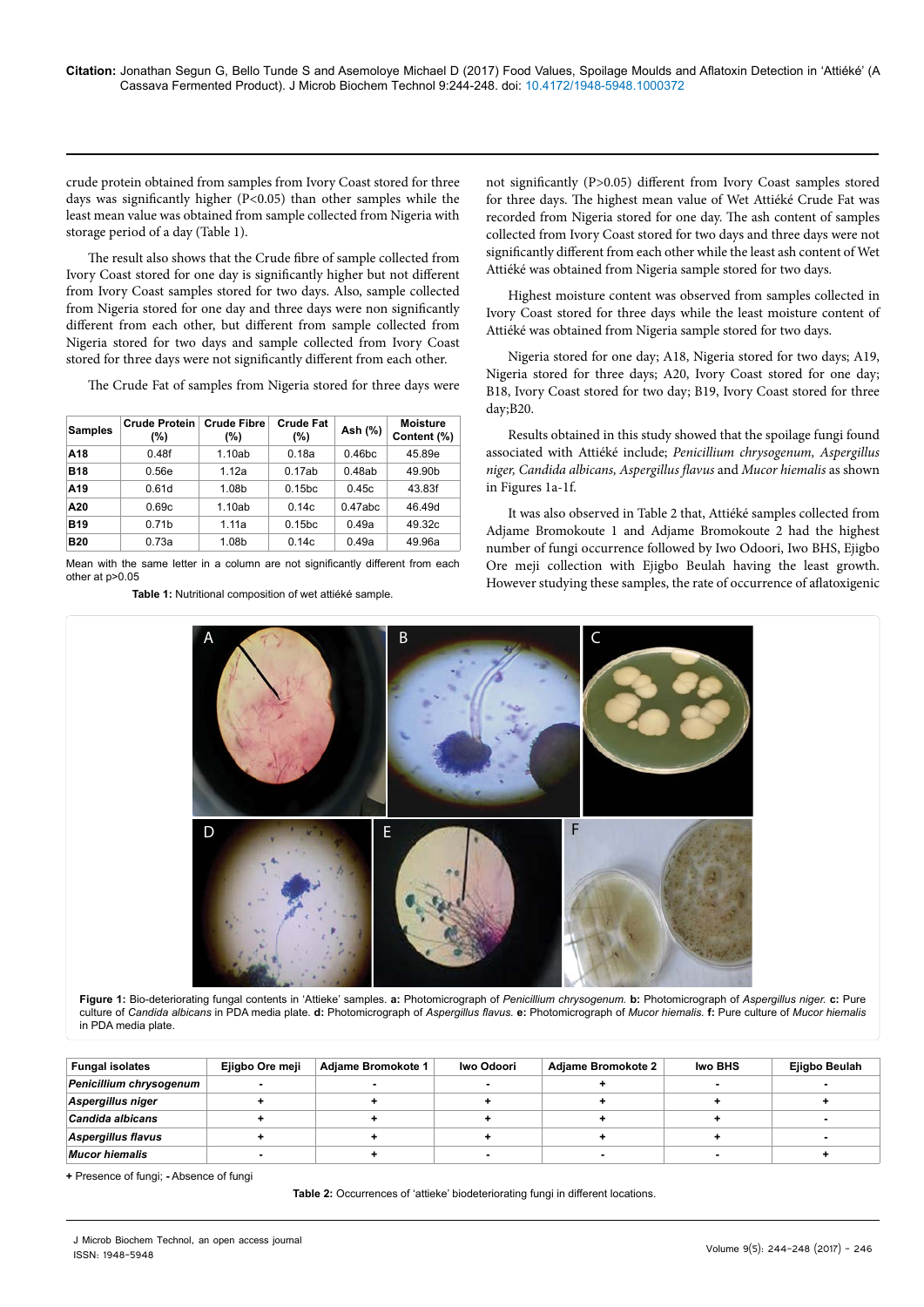| <b>Sample</b>       | AFB, (µg/kg)      | $AFB, (\mu g/kg)$ | $AFG1(\mu g/kg)$ |  |
|---------------------|-------------------|-------------------|------------------|--|
| Adjame Bromokoute 1 | 1.64c             | 2.53 <sub>b</sub> | 1.51c            |  |
| Ejigbo Ore meji     | 5.03 <sub>b</sub> | 2.46d             | 2.88a            |  |
| Ejigbo Beulah       | 6.08a<br>2.48c    |                   | 9.57f            |  |
| Iwo BHS             | 6.12a             | 2.56a             | 1.44d            |  |
| Adjame Bromokoute 2 | 6.47a             | 2.48c             | 1.43e            |  |
| Iwo Odoori          | 6.72a             | 2.54 <sub>b</sub> | 1.95b            |  |

Mean with the same letter in a column are not significantly different from each other at P>0.05

**Table 3:** Aflatoxin concentrations in different 'Attiéké' samples.

| <b>Proximate Analysis</b> | Crude<br>Fibre | rude<br>Fat | Ash            | <b>Moisture</b><br><b>Content</b> | Replicate | Sample                |
|---------------------------|----------------|-------------|----------------|-----------------------------------|-----------|-----------------------|
| <b>Crude Protein</b>      | $-0.20$        | $-0.80"$    | $0.51^{\circ}$ | 0.38                              | 0.01      | 0.95"                 |
| <b>Crude Fibre</b>        |                | 0.40        | 0.36           | 0.45                              | 0.20      | $-0.32$               |
| <b>Crude Fat</b>          |                |             | $-0.22$        | $-0.08$                           | 0.12      | $-0.80$ <sup>**</sup> |
| Ash                       |                |             |                | 0.84"                             | 0.08      | 0.46                  |
| <b>Moisture Content</b>   |                |             |                |                                   | 0.00      | 0.33                  |
| Replicate                 |                |             |                |                                   |           | 0.00                  |

\*P<0.05=significant, \*\*p<0.01=highly significant

**Table 4:** Correlation matrix of the nutritional composition of wet attiéké sample.

fungi (*Aspergillus* sp.) was higher in the order; Iwo Odoori>Iwo BHS>Adjame Bromokoute 2>Adjame Bromokoute 1>Ejigbo Ore meji>Ejigbo Beulah. In a contrasting situation, the occurrence of nonaflatoxic fungus was observed in the samples (Table 2).

The result shown in Table 3 shows the mean Aflatoxin concentrations of  $AFB_1$ ,  $AFB_2$  and  $AFG_1$  in the studied Attiéké samples which are significantly different across each location (P<0.01), but AFB, found in samples from Ejigbo Beulah, Iwo BHS, Adjame Bromokoute 1 and Iwo Odo ori were not significantly different from one another, while the least  $\rm{AFB}_{1}$  was observed in sample from Adjame Bromokoute 2 (Table 3).

There were also no significant differences between the AFB<sub>2</sub> found in sample from Adjame Bromokoute 1 and Iwo Odoori but significantly different from sample from Ejigbo Beulah and Adjame Bromokoute 2 which are not significantly different from each other. The least AFB, concentration of Attiéké was obtained from sample collected from Adjame Bromokoute2. However, there were differences in all the  $\text{AFG}_{1}$  concentration in the sample, the highest  $\text{AFG}_{1}$  was obtained from sample Ejigbo Beulah, while the least  $\rm{AFG}_{1}$  was found in sample Adjame Bromokoute 2.

Results (Table 4) also show the correlation between all the proximate compositions in wet Attiéké. The crude protein is negative and strongly correlated with the crude fat  $(r=-0.80)$  and positively associated (r=0.50) with the ash content. There was negative and some correlation between the sample and Crude Fat (r=-0.80) while the sample is positive and strongly correlated with Crude Protein. Crude Fat shows a negative correlation and highly correlated with the sample while the ash content is positive and strongly correlated  $(r=0.84)$  with the moisture content of the sample.

#### **Discussion**

Results obtained on proximate compositions of food correlates with previous observations on 'Attiéké' [24]. A slight progression in moisture was recorded as the storage period increases as similarly reported, they opined that cassava dough and yam chips absorbed moisture during storage, and enhances the growth of fungi and other spoilage organisms

[25,26,27]. The effect of moisture absorbed increases the water activity as a result of degrading activity of these fungi.

Furthermore, percentage crude fat, crude fibre observed decreased with storage period. This might be as a result of microbial degradation of nutritive substances in this food by certain fungi that coursed for their growth and development.

Lack of growth not until the third day could be the reductive effect of steam (heat) on the vegetative microorganisms as similarly reported, and not until then that emergence of spores that growth was recorded [28].

The variation in occurrence of fungi biomass across the samples could be as a result of different methods of handling which include processing and storage. *Penicillium chrysogenum* had been reported to be associated with damp or wet material which could be an indication of unhygienic water source [29]. *Mucor hiemalis* and *Candida albicans*  observed in this study were also reported to be found from Cassava products such as; Attiéké, Fufu and Lafun. *A. flavus* and *A. niger* also characterized in this study were reported to be aflatoxigenic fungi found in Garri Aadun and in suya spices [30-34].

The aflatoxin concentrations across different locations were so high, though some authors reported a much higher level in dried cassava chips [35]. This could be due to deteriorated tubers predisposed to aflatoxin producing fungi which was similarly confirmed [36]. Also, the storage method of Cassava dough through refrigeration, left for days before final steaming (though the flavour, taste and color used to adjudge its quality were still pristine) also makes the food susceptible to fungal contamination and aflatoxin production. Studies in these locations further revealed that most of the production process involved in the making of Attiéké follows the usual traditional technologies. Sack container used in packing and pressing could be a reservoir of different fungal growth. The drying of Cassava dough on ground surfaces predisposes these to contamination from dust, fungi and other lamentable materials. Some reported that such practice enhanced association between the products and the soil which is the primary habitat of fungi [37]. Maize cobs were reported to have a much higher aflatoxin level when dried on ground though, this is worse in peeled cassava because the inherent protection in tuber will have been removed by peeling. Inherent protection in grain husks had been reported to safeguard rice and maize from aflatoxin contamination, fungi and weevils infestation [38-41].

# **Conclusion**

The results of this study showed that major spoilage (biodeteriorating) fungi of Attiéké from Ejigbo, Iwo and Adjame in West Africa were mostly molds with *Aspergillus niger* and *A. flavus* having highest occurrence and *Candida albicans* and their percentage occurrence has direct effect on its food values. Obviously this food is distributed to other villages, towns, cities and countries notably Ife-Odan, Osogbo, Sekondi-Takoradi, this is an indication that if not properly managed consumers of this delicacy will be at risk of aflatoxicosis. Thus, modern technologies for hygienic storage mechanisms and proper sanitary measures are needed to be put in place. Adequate information concerning the level of fungi and aflatoxin contamination of this food and how to reduce the risks of exposure to aflatoxin during its processing and storage are needed to be conveyed to all level of society.

Volume 9(5): 244-248 (2017) - 247 J. (2017) - 247 J. (2017) - 247 J. (2017) - 247 J. (2017) - 247 J. (2017) - 247 J. (2017) - 247 J. (2017) - 247 J. (2017) - 247 J. (2017) - 247 J. (2017) - 247 J. (2017) - 247 J. (2017) - ISSN: 1948-5948